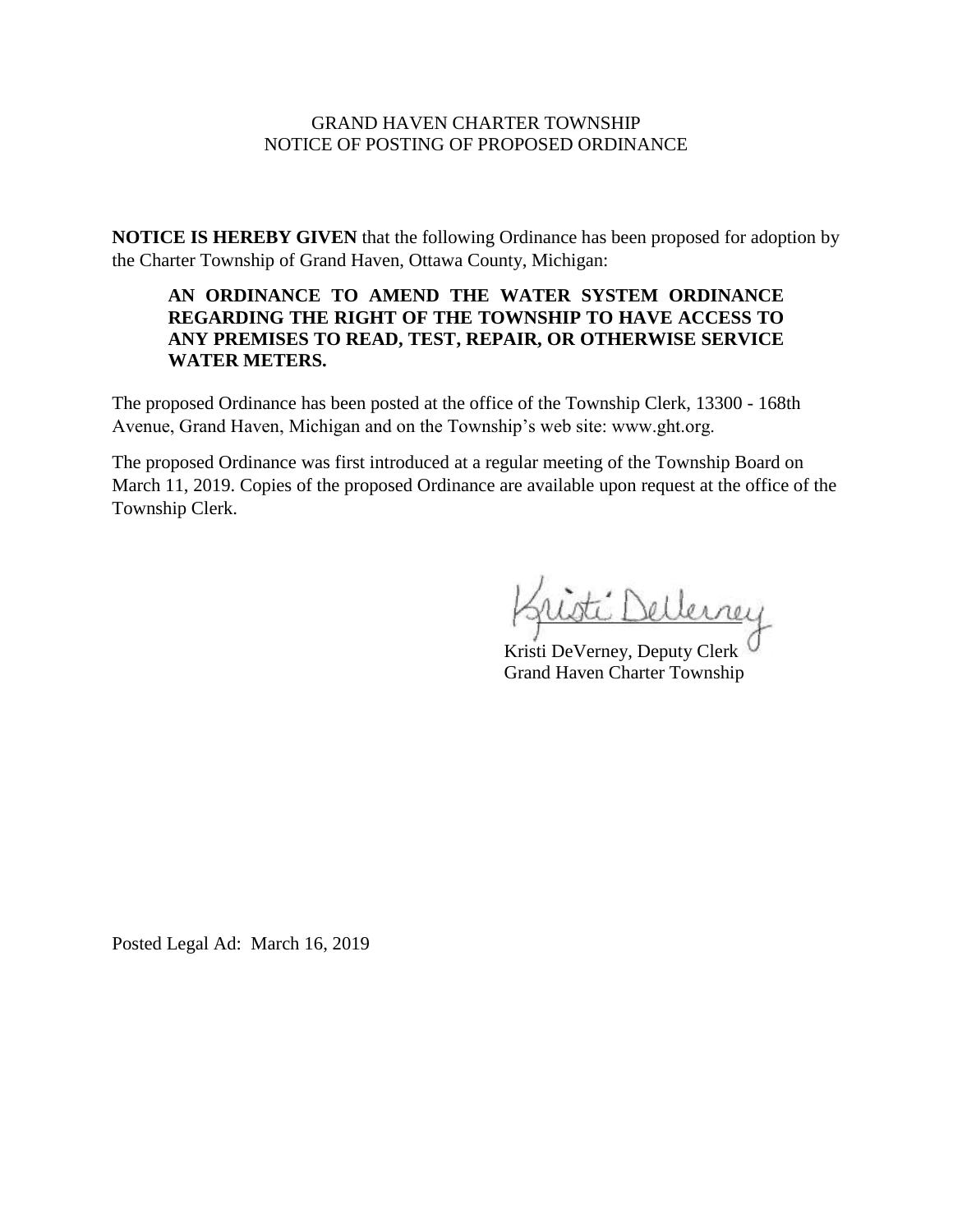# **WATER SYSTEM AMENDMENT ORDINANCE CHARTER TOWNSHIP OF GRAND HAVEN, MICHIGAN Ord. No. \_\_\_\_\_, Eff. \_\_\_\_\_\_\_\_\_\_\_\_\_\_\_**

### **AN ORDINANCE TO AMEND THE WATER SYSTEM ORDINANCE REGARDING THE RIGHT OF THE TOWNSHIP TO HAVE ACCESS TO ANY PREMISES TO READ, TEST, REPAIR, OR OTHERWISE SERVICE WATER METERS.**

GRAND HAVEN CHARTER TOWNSHIP, COUNTY OF OTTAWA, AND STATE OF MICHIGAN, ORDAINS

Section 1. Meters and Right of Entry. Section 14 of the Grand Haven Charter Township Water System Ordinance, Ordinance No. 442, as amended, concerning meters and the right of entry, is amended in its entirety to state as follows.

### **Sec. 14 METERS AND RIGHT OF ENTRY**

The Township Superintendent or his or her representative(s) shall have the right to enter at any reasonable time any premises connected to the System for the purpose of reading the water meter or otherwise inspecting the piping system or systems which are connected to the System. If any meter shall fail to register properly, the Township shall estimate the amount of water consumed based on prior billing periods and bill the water customer accordingly. A water customer may request that a water meter be tested for accuracy. If the meter is found accurate within two (2%) percent when tested in accordance with American Water Works Association Procedure C-700, as amended, or any similar procedure promulgated for the same purpose, the charge provided for in the Rate Schedule shall be made to the water customer. If the meter is not found to be accurate within two (2%) percent when tested as provided above, the last quarterly water bill shall be adjusted accordingly, and the meter shall be repaired or a new meter shall be installed and no charge shall be made to the water customer either for the test or the meter repair or replacement.

To enter any premises connected to the System to read the water meter, the Township Superintendent or his or her representative(s) shall take the following steps, one step at a time, in the following order.

1. Attempt to reach the premises owner by telephone three different times in three different weeks, if a telephone number is known to the Township; if a telephone number is not known to the Township, then post a notice in a conspicuous place on the premises, three different times in three different weeks, stating that the owner must make immediate arrangements with the Township within seventy-two (72) hours from the posting for the Township to have access to the water meter.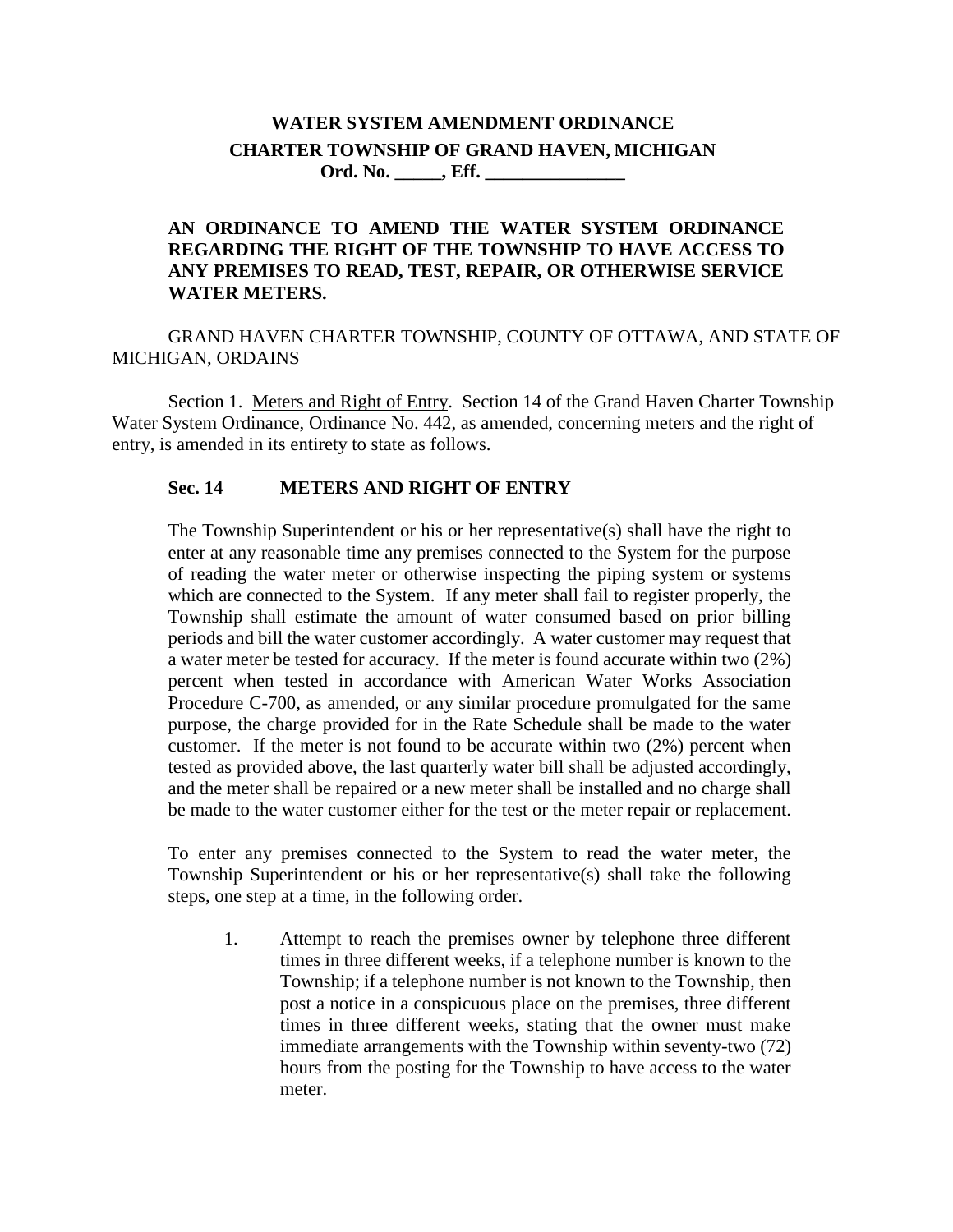2. Send a letter to the owner of the premises, by first class mail with postage prepaid, giving the owner seven (7) days to make immediate arrangements for the Township to have access to the water meter.

The posted notice and the mailed letter shall advise the owner of the premises that failure to comply will result in water service being discontinued without further notice. The Township then may discontinue water service to the premises seven (7) days after the first-class letter is sent, unless the Township has been provided access to the water meter.

Section 2. Effective Date. This Ordinance was approved and adopted by the Township Board of the Charter Township of Grand Haven, Ottawa County, Michigan, on \_\_\_\_\_\_\_\_\_\_\_\_\_\_\_\_\_\_\_\_, after introduction and a first reading on March 11, 2019, and publication after such first reading as required by Michigan Act 359 of 1947, as amended. This Ordinance shall take effect 30 days after its publication following adoption.

\_\_\_\_\_\_\_\_\_\_\_\_\_\_\_\_\_\_\_\_\_\_\_\_\_\_\_\_\_\_ \_\_\_\_\_\_\_\_\_\_\_\_\_\_\_\_\_\_\_\_\_\_\_\_\_\_\_\_\_\_

Mark Reenders, Supervisor Laurie Larsen, Clerk